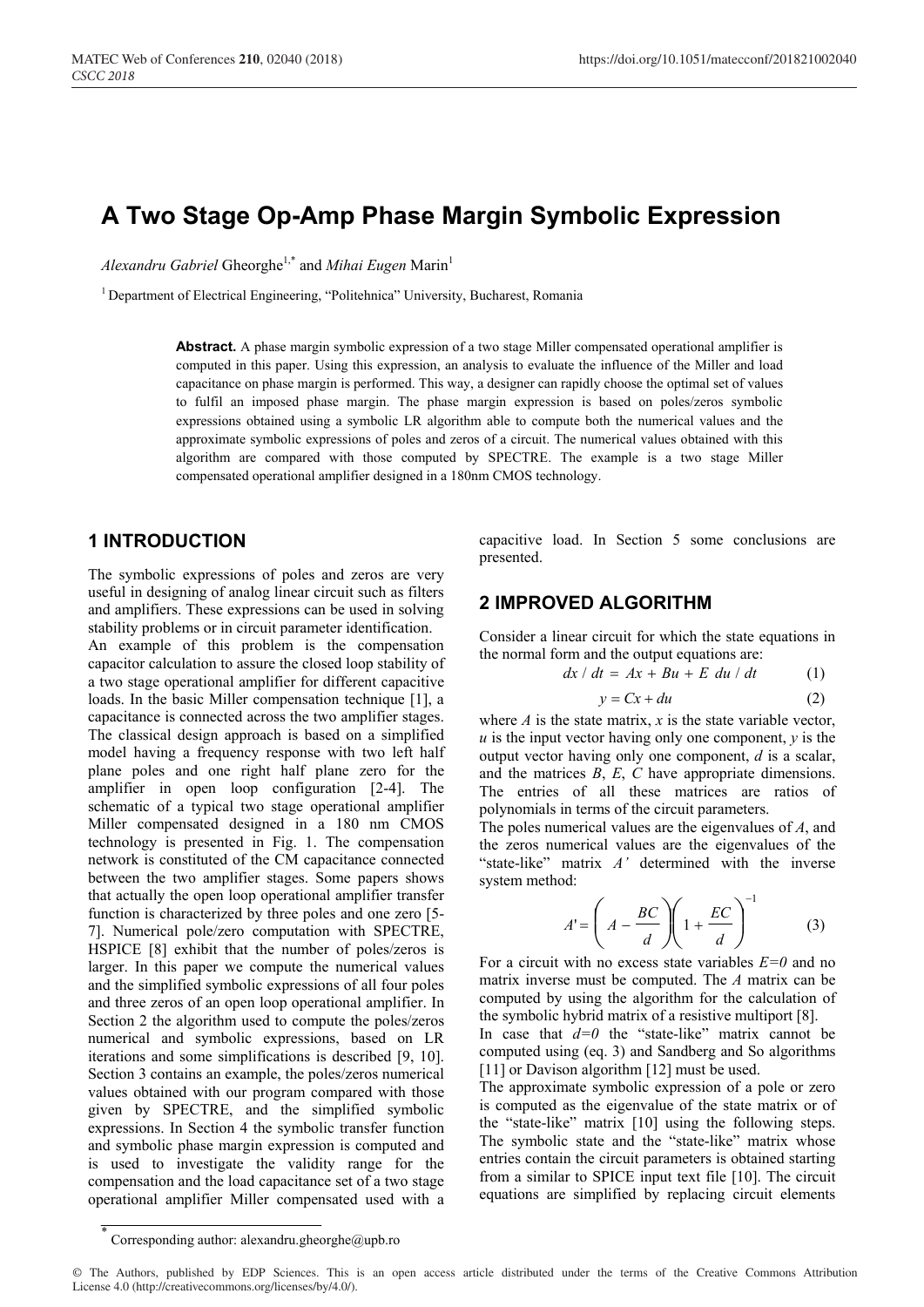MATEC Web of Conferences **210**, 02040 (2018) https://doi.org/10.1051/matecconf/201821002040

with open-circuit and/or short-circuit in the increasing order of their relative differential sensitivities. An attempt is validated if the error introduced by a simplification is smaller than a user defined one. After that, attempts to cut an as large as possible group of the same index rows and columns are made, the remaining matrix having the imposed pole/zero as an eigenvalue. A reduced order symbolic state matrix is generated after each successful attempt. If this matrix has the order greater than two, the symbolic *LR* iterations are performed using the matrix simplified in the previous steps. The user can set the simplification errors during each simplification stage. If this matrix has the order 1 or 2, the pole/zero expression can be found straightforwardly. The errors of the pole/zero expressions are computed in the design point and in the corners corresponding to all combinations of the extreme values. The procedures that implement this algorithm have been written in MAPLE.

## **3 EXAMPLE**

Figure 1 a) presents a two stage operational amplifier with Miller compensation, designed in 180nm technology and Fig. 1 b) presents the test-bench circuit. Using DC operating point analysis from SPECTRE, the small signal parameters of the transistors have been extracted (Fig. 2).



**Fig. 1** a) A two stage operational amplifier with Miller compensation



**Fig. 1** b) The test-bench circuit

Two CMOS equivalent circuit models have been tested (Fig 2 a, b) in order to obtain the same frequency and time response with a simple circuit. The results obtained with this two models (AC analysis in SPECTRE) are almost the same (Fig 3).

The operational amplifier in Fig. 1 has been simulated with SPECTRE and the algorithm presented in Section 2. In this picture in red is the response (magnitude in dB and phase in degree of the output voltage) of the operational amplifier using the first CMOS model and in green is the response using the second model. It can be observed that for a reasonable frequency band the two models have the same behavior. For further investigations the second CMOS model will be used.



The numerical results for poles/zeros obtained with these programs are presented in the Table 1 and Table 2.

| <b>Table 1. Poles values</b> |                    |                |  |  |  |
|------------------------------|--------------------|----------------|--|--|--|
|                              | Proposed algorithm | <b>SPECTRE</b> |  |  |  |
| pl                           | $-3.68E + 00$      | $-3.43E+00$    |  |  |  |
| p2                           | $-1.31E+06$        | $-1.39E + 06$  |  |  |  |
| p3                           | $-2.32E+07$        | $-2.32E+07$    |  |  |  |
| ኅ4                           | $-1.02E+12$        |                |  |  |  |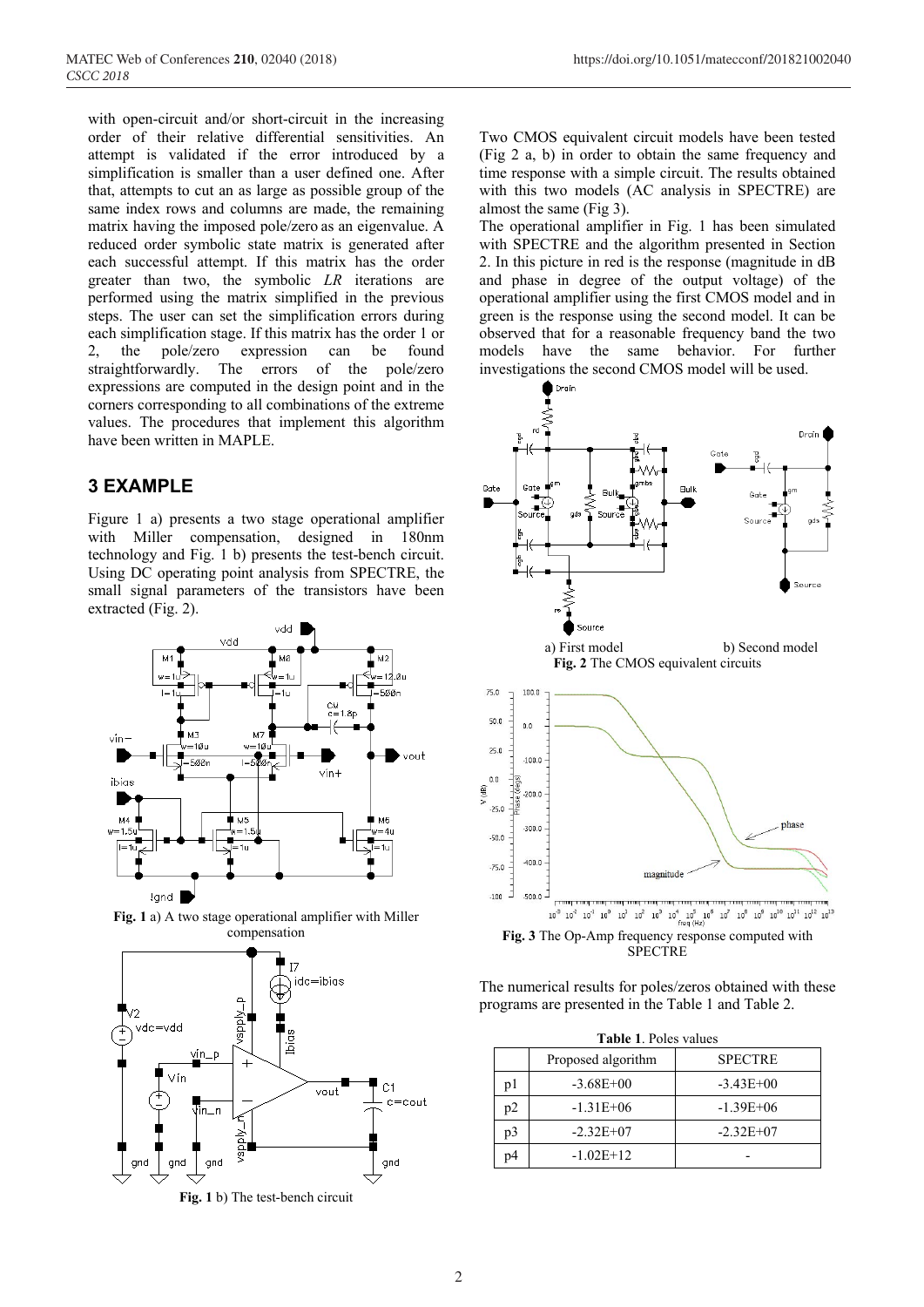|    | Proposed algorithm | <b>SPECTRE</b> |
|----|--------------------|----------------|
| z1 | 7.86E+06           | $8.65E + 06$   |
| Z  | $1.50E + 07$       | $1.50E + 07$   |
| z3 | $-2.38E+07$        |                |

**Table 2.** Zeros values

Even though the frequency characteristic computed by SPECTRE and the proposed algorithm (Fig 3 and Fig 4) exhibit a pole in the range of 1E+12 Hz, the PZ analysis from SPECTRE cannot compute it even though the accuracy is increased.



**Fig. 4** The Op-Amp frequency response obtained with the proposed algorithm ("+" marks a pole and "○" marks a zero)

The approximate symbolic expressions of poles obtained with the algorithm presented above are given in Table 3:

| pole           | Simplified expression                                                         | Error $\lceil\% \rceil$ |
|----------------|-------------------------------------------------------------------------------|-------------------------|
| p <sub>1</sub> | $6.8710^{-15}C_M + 1.2610^{-26}$<br>$1.8510^{-12}C_{M}g_{m2}+C_{M}^{2}g_{m2}$ | 3.06                    |
| p2             | $g_{m2}$ – 5.2410 <sup>-6</sup><br>$C_{_{out}}$                               | 0.36                    |
| p3             | 1.00<br>$ r_{ds1}  \left(\frac{1}{g_{m1}}\right) c_{gd0}$                     | 0.86                    |
| p4             | 1.02<br>$r_{Vin}c_{gd7}$                                                      | 1.79                    |

**Table 3.** Approximate symbolic pole expressions

In Table 4 are given the approximate symbolic expressions of zeros obtained with the algorithm presented above.

In these expressions only two symbols, the ones with the greatest differential sensitivities are kept, the others being substituted with their numerical values. Having these expressions is interesting to see what part of the circuit give each of the pole/zero.

All poles and zeros simplified expressions are compared with the eigenvalues computed numerically for a range  $\pm$  30% of the nominal parameter value. There is a good

agreement between these approximate formulas and the numerical values, the maximum error in the nominal point being less than 4%.

|  | Table 4. Approximate symbolic zero expressions |  |
|--|------------------------------------------------|--|
|  |                                                |  |

| zero           | Simplified expression                                                                                      | Error<br>[%] |
|----------------|------------------------------------------------------------------------------------------------------------|--------------|
| z1             | $6.4410^{-16} g_{m7}^2 + 4.1110^{-8} c_{gd7} g_{m7}$<br>$4.1810^{-8}c_{gd7}^2 + 7.6310^{-16}c_{gd7}g_{m7}$ | 0.95         |
| z <sub>2</sub> | $g_{m2}$<br>$C_M$                                                                                          | 0.32         |
| z <sub>3</sub> | 1.00<br>$r_{ds1} \Big  \Big  \frac{1}{g_{m1}} \Bigg) c_{gd0}$                                              | 3.68         |

### **4 THE SYMBOLIC PHASE MARGIN**

Starting from the simplified p/z expressions, the transfer function is computed with the following formulae:

$$
H(s) = K \frac{(s+z_1)(s+z_2)(s+z_3)}{(s+p_1)(s+p_2)(s+p_3)(s+p_4)}
$$
(4)

Keeping as symbols only the Miller and the load capacitance it result:

$$
H(s) = \frac{3.310^{19} C_{out} (C_M + 1.910^{-12}) \left(s C_M - 1.710^{-4}\right)}{(1.610^{-13} s + 1.0)(6.910^{-9} s + 1)(s C_{out} + 1.610^{-4})}
$$
\n
$$
\cdot \frac{(8.210^{-37} s - 4.010^{-29}) \left(6.910^{-9} s - 1.0\right)}{(1.710^{-4} s C_M^2 + 3.110^{-16} s C_M + 6.910^{-15} C_M + 1.310^{-26})}
$$
\n(5)

 $\int_{M}^{2}$  + 3.110<sup>-16</sup>  $\int_{M}$  + 6.910<sup>-15</sup>  $C_{M}$ 

The symbolic phase margin expression is calculated using the well known formulae [13]:

$$
PM = 180^\circ + \arctg\left(\frac{\text{Im}(H(j\omega_{\text{gc}}))}{\text{Re}(H(j\omega_{\text{gc}}))}\right). \tag{6}
$$

The  $\omega_{gc}$  is the pulsation for unity magnitude, obtained solving:

$$
\left|H(j\omega_{gc})\right|^2 = 1 \text{ or } \left|N(j\omega_{gc})\right|^2 = \left|D(j\omega_{gc})\right|^2 \quad (7)
$$

Using the nominal parameters  $(C_{out} = 20pF, C_M = 1.8pF)$ , the values in Table 5 are obtained for phase margin. Having a symbolic expression is very useful to verify the influence of various circuit parameters on the phase margin. For example in Fig. 5 can be observed the phase margin variation with  $C_M$  and  $C_{out}$ . The stability range for phase margin is between 45° and 135°, and the blue dot is the value of phase margin in the nominal design point.

**Table 5.** Numerical phase margin

|   | Proposed algorithm | <b>SPECTRE</b> |  |  |
|---|--------------------|----------------|--|--|
| M | 89 04°             | 89 24°         |  |  |

In Table 6, using the phase margin expression, some values are computed showing the validity range for  $(C_M,$  $C_{out}$ ) set and the relative errors  $\varepsilon_{rel}$  to numerical values obtained with the PZ analysis from SPECTRE.